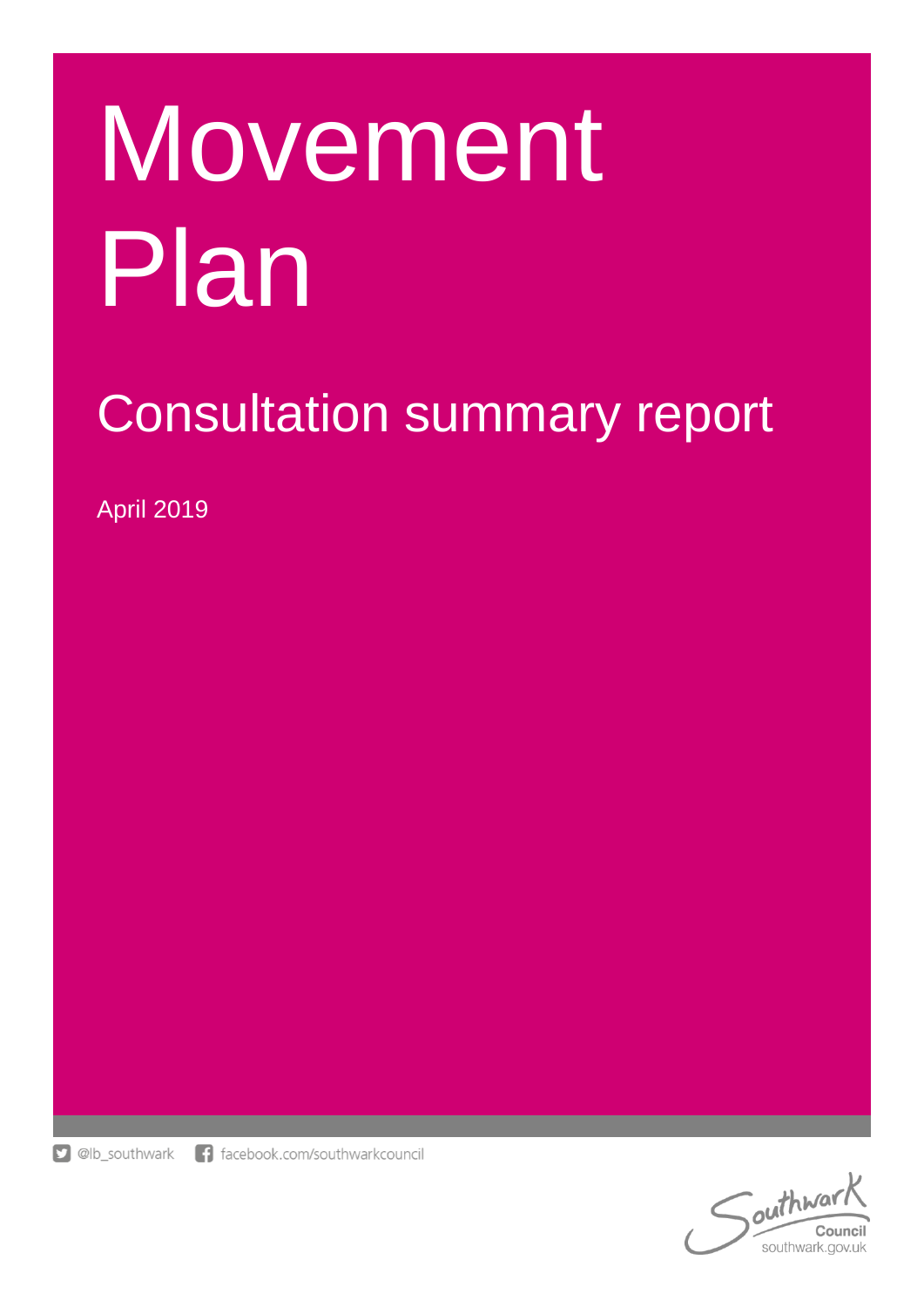### Introduction

#### What is a Movement Plan?

The Movement Plan sets out our approach to improve peoples' experience of travel to, within and around the borough. The plan places people and their wellbeing at the heart of our policy and sets our vision for the next twenty years (2041). It includes missions and actions to ensure that we meet our vision.

The Movement Plan was developed with a humancentred approach placing the people that live in, work in, and visit the borough at the heart of the plan.

#### About the Consultation

The Movement Plan, LIP3 and supporting documents (including the Integrated Impact Assessment - IIA) consultation commenced November 2018 and ran until February 2019. Alongside this we fulfilled our duty under the GLA Act 1999 by consulting with statutory consultees including Transport for London, London boroughs, Police, Emergency services and any other service that is likely to be affected by the plan.

The Integrated Impact Assessment (IIA) Scoping Report was disseminated to Historic England, the Environment Agency and Natural England as well as other stakeholders for consultation.

We received a total of 1,025 responses through the online Consultation Hub, street surveys and working with the Young Advisors. We received 8 responses from our stakeholders.

The consultation was predominantly promoted via Southwark's social media channels as well as the quarterly Southwark Life and email newsletter and the New Southwark Plan mailing list.

#### **Surveys**

An online survey was available on the council's Consultation Hub. The survey was designed to uncover the personal experience of travelling in the borough and targeted at people who live, work and study in Southwark. We reached 689 people.

Street surveys where undertaken in January 2019 using a shortened version of the online survey. We reached 207 people in 7 locations (libraries and leisure centres). We targeted areas and demographics which had a low response rate in the online hub survey.

We collaborated with the Young Advisors to survey 12-16 year olds about their travel behaviours, feelings of safety and their perception of activity levels. The Young Advisors are a team of young people, aged 15 to 24, who engage and speak with young people to influence change. They visited 9 locations at 10 occasions which in total generated 129 responses.

Furthermore, we collaborated with MA Service Design students from London College of Communication to host a workshop at Southwark's Pensioners Centre and further conduct in-depth interviews with a number of their members. The aim of the workshop was to understand and identify where we can improve the experiences of older people moving in the borough.

Throughout the consultation we have continuously worked with key stakeholders and existing networks to collate their views and to discuss how to continue working together. This includes meeting with cyclists, walking groups and air quality network group, attending community council meetings and others.

*Surveys used are available in Appendix 6*

#### Future engagement

More than half of the respondents on the consultation hub survey heard about the consultation by email. Most of the respondents found the surveys "very easy" or "easy" to complete.

On the online Consultation Hub 89% of people indicated they would like to continue to be engaged online in surveys similar to this. Other preferences included drop in consultation, workshops and Community Council meetings.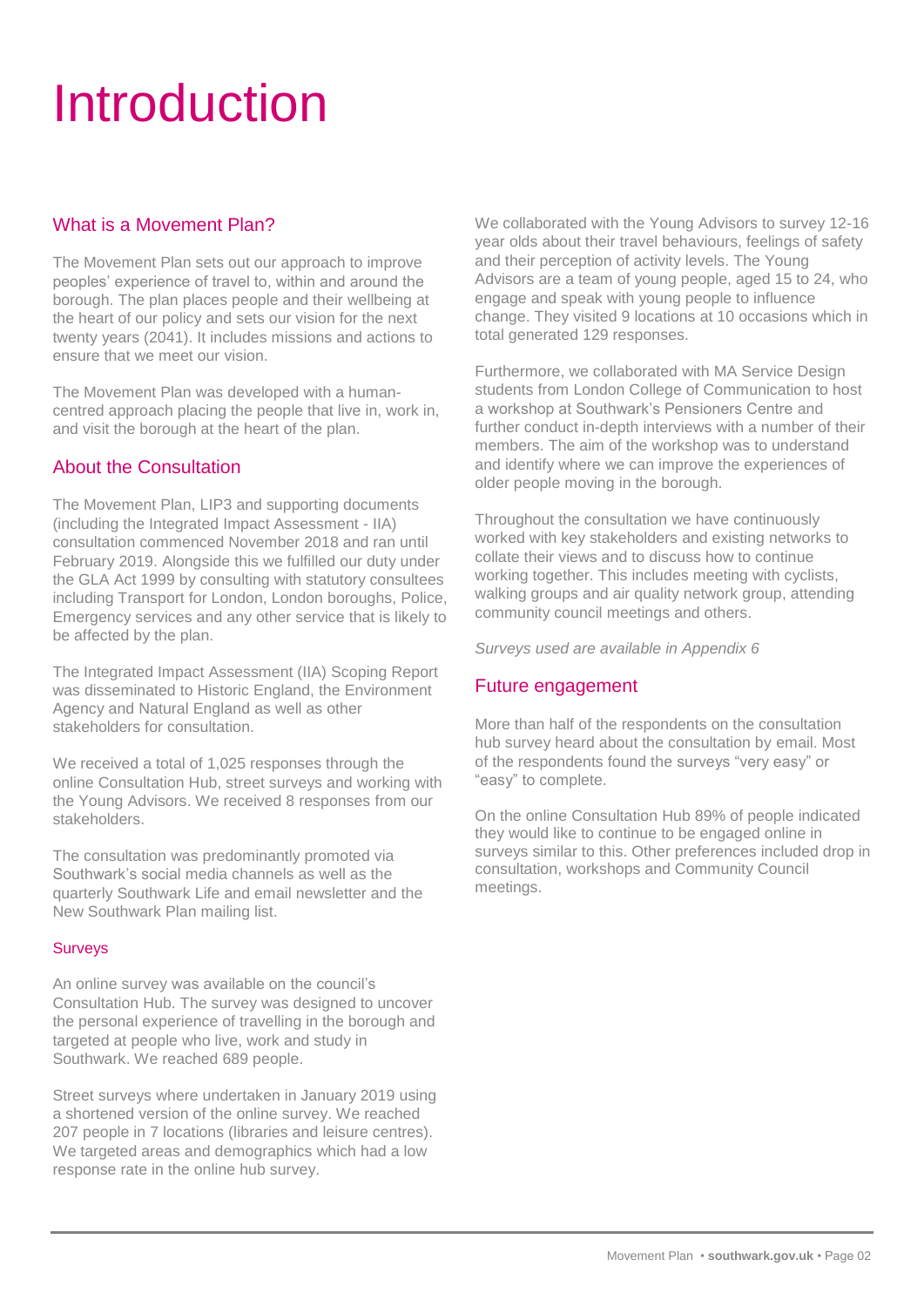### Who responded?

#### Where from?

The majority of respondents in the Consultation Hub (89%) and street surveys (48%) were Southwark residents. However, in the street surveys there were also a considerable number of students (22%). People working, visiting and commuting in Southwark were a higher percentage of respondents in the street surveys than in the Consultation Hub. Of those not living in Southwark, more than 90% of respondents to the consultation live within Greater London, mostly in neighbouring boroughs.

During the December mid-point review of the Consultation Hub responses it was noted that there was a gap in responses in the Walworth and Elephant & Castle area, Peckham and Canada Water. The College ward also had a lower number of respondents due to the area having a very low population density (about 4 times less than the other areas). Hence the locations for street surveys were Elephant & Castle, Peckham, Camberwell and Canada Water.

The majority of Consultation Hub respondents came from people living in North and South of the borough. The street surveys and Young Advisors surveys were predominately responded to by people living in the central part of the borough. $<sup>1</sup>$ </sup>

#### **Ethnicity**

 $\overline{a}$ 

Overall the consultation respondents were quite representative of Southwark population with white ethnicity being slightly overrepresented and the black ethnicity being slightly underrepresented. However, the Consultation Hub respondents were primarily from white ethnic background (85%).

The street surveys and Young Advisors surveys balanced the views of the consultation with fewer respondents in the white ethnic group and more respondents from ethnic minorities. The Young Advisors surveys especially reached people from black ethic background and other backgrounds and the street surveys were quite balanced against the population.



*Breakdowns of the ethnicities are available in the Appendices 1, 2 and 3.*

<sup>1</sup> An analysis by wards was not possible in the street surveys and Young Advisors surveys full postcodes were not provided.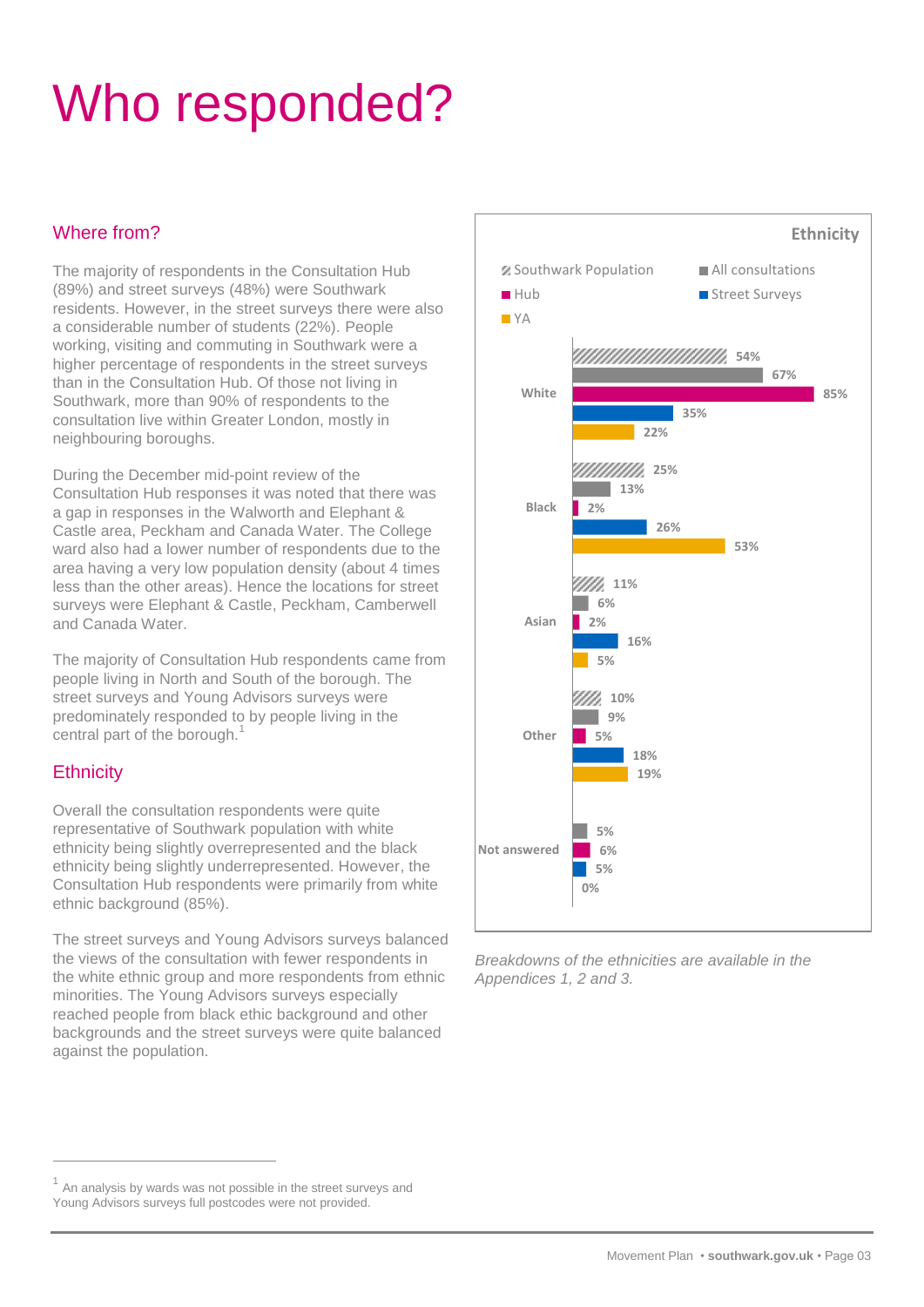#### Age

Overall the consultation reached a broad range of ages through the different targeted consultation activities. In the online survey and street surveys most of the people who responded were between 25 and 64 years old. The street surveys had 24% of respondents between 18-24 years old compared to only 1% in the Consultation Hub.

The Young Advisors surveys were specifically targeted to people from 9 to 18 years old. The majority of respondents were between 13 and 16 years old and they are over representative of Southwark population in their age. Other ages were under represented in the survey.





.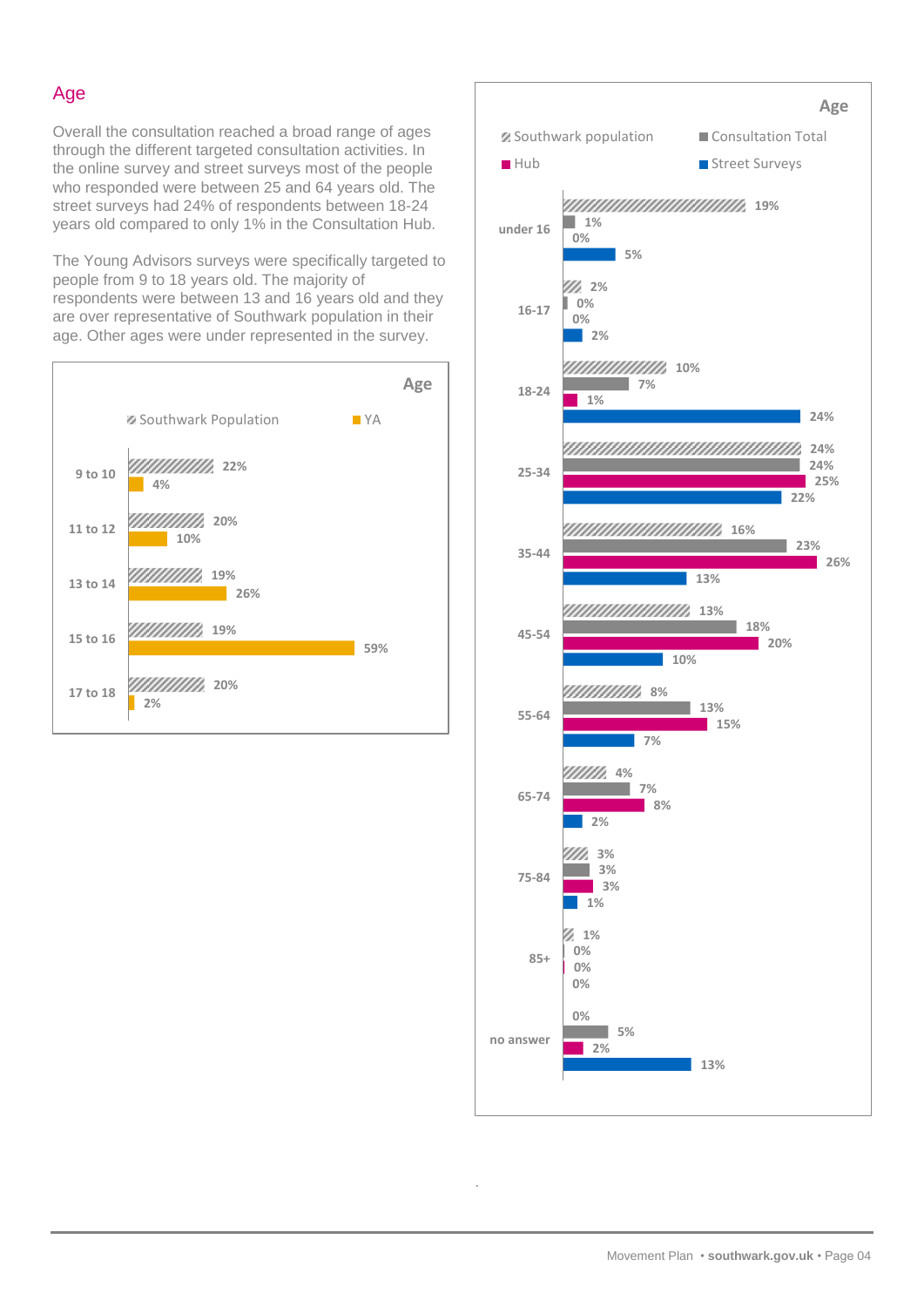#### Gender & sexual orientation

The gender of respondents was quite balanced in the three surveys. Heterosexual/straight sexual orientation is prevalent among respondents in all the three surveys.



#### Health & disability

More than 90% of all respondents from the surveys said they had no impairment. Of those who answered they had one, it was mostly related to physical/mobility impairments. This was followed by hearing/vision impairments and mental health impairments.

#### Religion

Most people on the Consultation Hub said they were of no religion, while in Young Advisors and street surveys majority of the people identified as Christian. Muslims were more represented in street surveys and Young Advisors surveys while other religions where equally spread across the three surveys.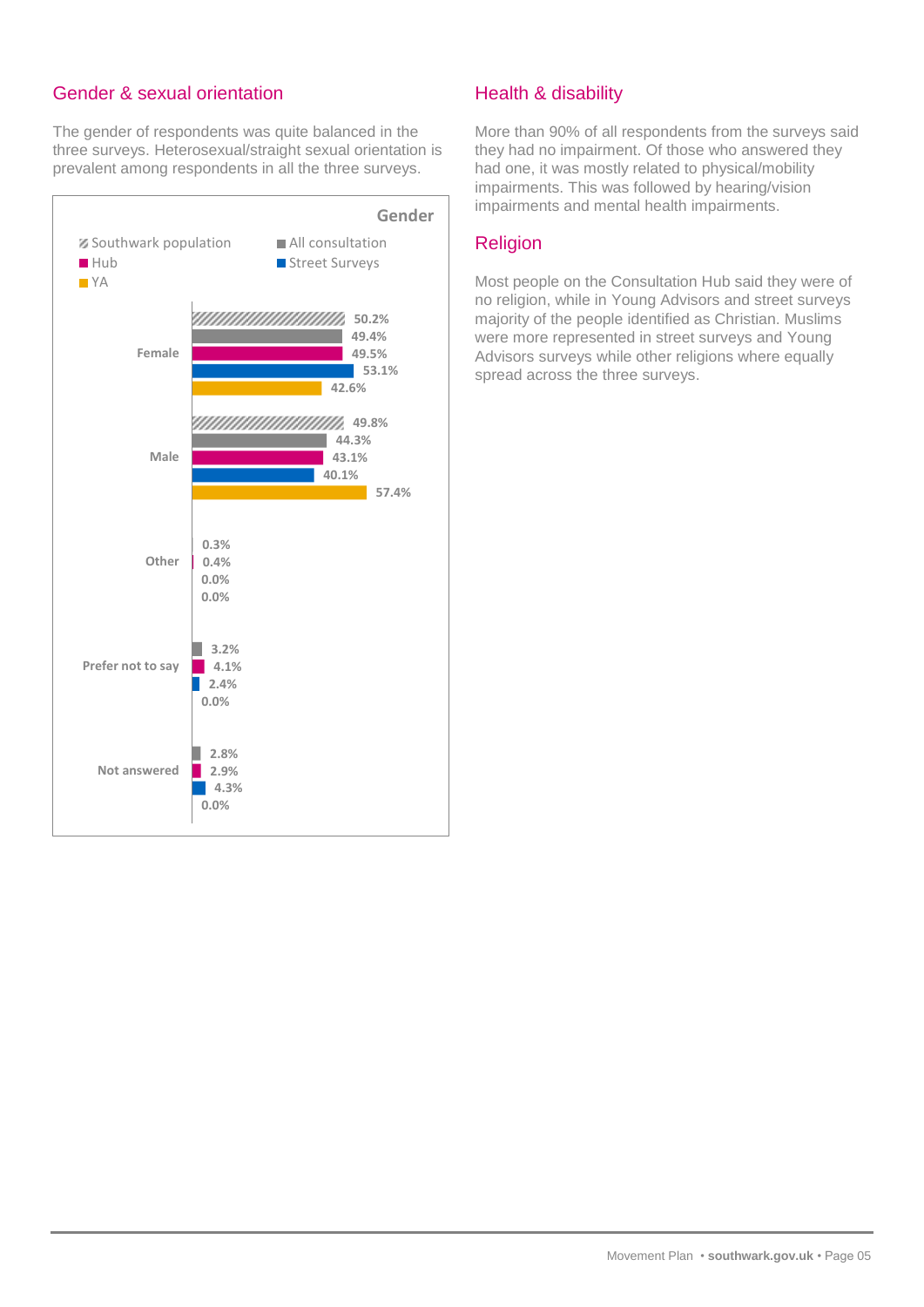# Key findings

This section collates the central themes from the whole consultation and what people want us to focus on.

#### Reduce traffic and improve air quality

People see traffic reduction and speed reduction as the main actions to improve safety and get more people to travel actively.

Traffic reduction is seen as a priority also in terms of improving air quality because of its impacts on people's health, especially children. Traffic includes private vehicles and commercial and construction traffic with a request of better management of delivery times and locations.

The majority of respondents agree we need to reduce the number of motor vehicles on our roads and support street closures, low traffic neighbourhoods and modal filters on residential roads.

#### Improve public transport accessibility, connectivity and reliability

People would like to see improvements to public transport with more tube lines and stations and increased bus services. Overcrowding is highlighted as a factor that contributes to a poor journey experience.

Accessible stations and travel options is especially sought after by people with mobility issues. It is important that everyone can move freely and independently. This is seen as an equality issue and therefore a priority.

#### Improve road user's behaviour

In terms of safety from injuries, people would like to see more respectful behaviours among different road users. Many people are intimidated by some driver's behaviours towards more vulnerable users and people also find some cyclists behaviour disrespectful and intimidating, especially on pavements or shared paths with pedestrians. People would like to see more enforcement, training and campaigning to address the issue.

#### Improve walking and cycling infrastructure

People have a strong appetite for safe, accessible, well connected and well maintained walking and cycle routes. This is considered essential for people to increase active travel and to have a good experience on the streets. People prefer routes which are separated from traffic and of a good quality.

One significant issue people encounter while walking in the borough is crossing busy roads. People would like to cross fewer roads and for it to be easier and safer to do

so. There is also a strong need for wide and well maintained pavements with less clutter. For there to be space to walk without feeling it is overcrowded and easier to navigate for people with wheelchairs, buggies and shopping/luggage.

#### Feel safe from crime, police presence & CCTV and better lighting

Fear of crime is influencing how, when and where people travel, especially for certain groups such as young people, elderly and women. Police presence, CCTVs and feeling safe from crime are essential for people to be confident to go out and be social, especially after dark. Poor lighting is also seen as a deterrent for going out during dark hours both for fear of crime and sight problems.

#### Peaceful, green and social places

People's experience and willingness to travel actively would improve with peaceful, calm and greener places where they can relax while going to their destination. People also would be more encouraged to get out and be physically active if there were more things to see and do on the streets. Young people expressed the need for more activities that are social and fun to keep them active.

#### Wayfinding and clear information

People would like to see the benefits of walking promoted more and nice and safe routes to be well signposted. More information should be accessible to encourage walking.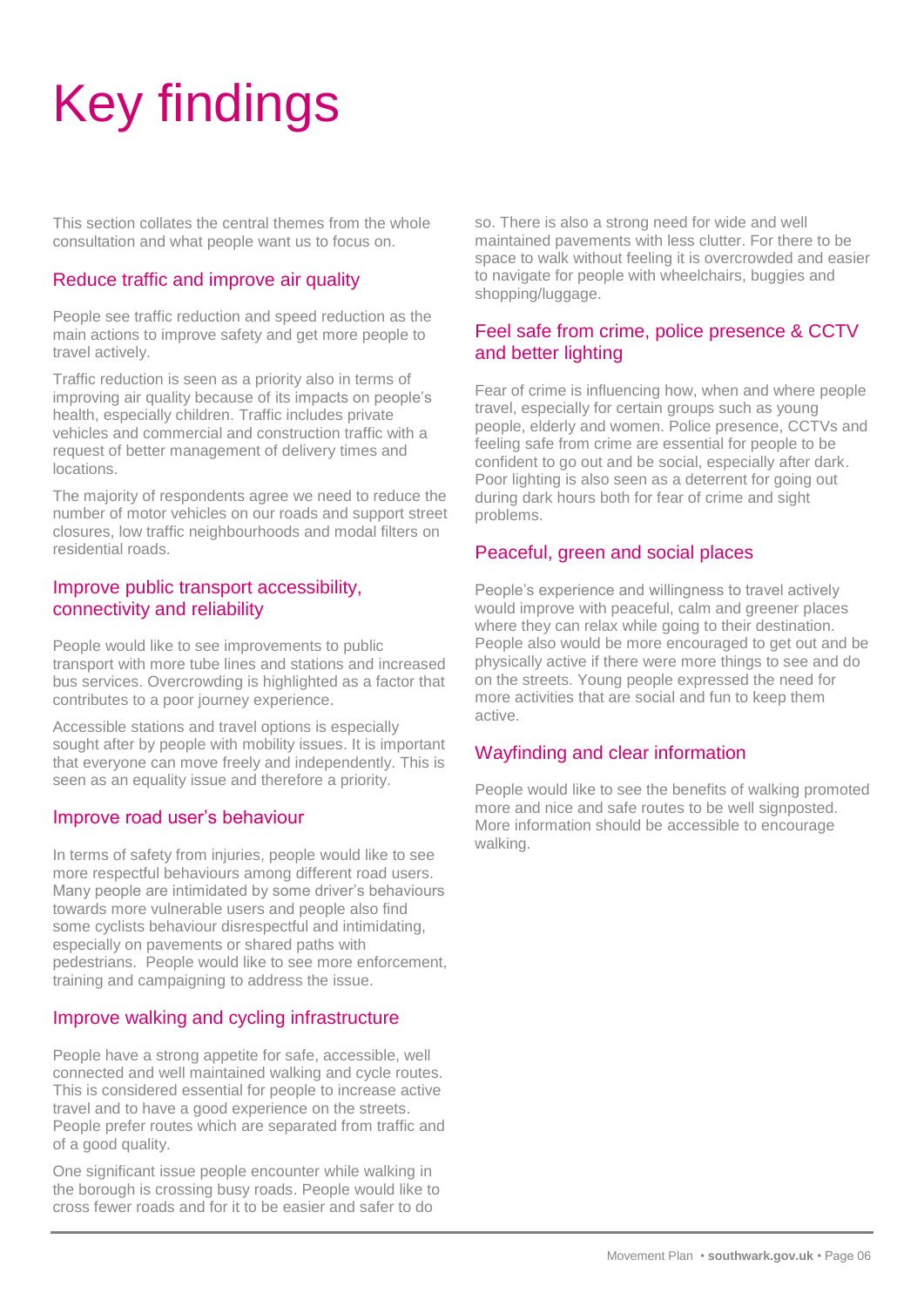# Key findings per consultation activity

This section presents a breakdown of how people responded in the different consultation activities and what the main differences are.

#### Online Consultation Hub online comments

The respondents on the Consultation Hub strongly support traffic reduction and improved air quality. 77% agree that we should reduce the number of motor vehicles in our roads. Many people are worried about air pollutions impacts on their own health and their children's health.

59% support the idea of expanding the concept of timerestricted road closures, particularly for the purpose of community events such as streets parties, street markets, prioritising of an enjoyable walking and cycling experience and improved air quality.

People are highlighting overcrowding, poor reliability and difficulty in estimating journey time, poor travel options and high costs as factors that contribute to a poor public transport experience. Respondents would like to see improvements to public transport - for it to be well connected, frequent and reliable. There is a wish for more tube lines and stations and increased bus services to increase travel options.

People have a strong appetite for safe, accessible, well connected and well maintained walking and cycle routes. This is considered essential for people to increase active travel and have a good experience of it.

One big issue people encounter while walking is crossing busy roads, they would like to cross fewer roads and better and easier crossings that accessible for all. There is also a strong need for wider and well maintained pavements with less clutter with plenty of space for people to walk. People would like to see pedestrian priority and pedestrianised streets.

People would like to see respectful behaviours among different road users. Many people are intimidated by some driver's behaviours towards more vulnerable users and people also find some cyclist's behaviours disrespectful and intimidating, especially when cyclist cycle on pavements or in shared space. People would like to see more enforcement, training and campaigning to address these concerns. Speeding vehicles is something that many respondents find particularly intimidating and make them feel unsafe.

People's experience and willingness to travel actively would improve with peaceful, calm and greener places where they can relax while going to their destination. 45% said that a fear of crime strongly or partly influences how, when and where they travel.

*Detailed analysis is available in Appendix 1*

#### Street Surveys

In the street surveys we saw a few differences from the Online Hub results. 'Feeling safe from crime' and 'something to see and enjoyable green public space' had a stronger emphasis in the streets surveys compared to the responses in the Online Hub.

Fear of crime has a strong influence on how, when and where people choose to travel. More police presence and CCTV was also mentioned by respondents as to what would improve their feeling of safety.

To feel safe from injury while on the streets was also highlighted. Respondents said improved cycling and walking infrastructure as well as more respectful behaviours by all road users (drivers, cyclist and pedestrians) were factors that make a safer environment.

For streets to have something to see and more green and peaceful space was sought after. With quieter routes, away from busy streets, would provide a more stress free experience.

Lastly, infrastructure to support and encourage walking and cycling was mentioned. This includes wider pavements, cycle routes and more information and wayfinding about walking and cycling opportunities. Traffic reduction was mentioned as something that would provide better conditions for walking, cycling and feeling safe.

*Detailed analysis is available in Appendix 2*

#### Young Advisors

The Young Advisors survey had a few questions that were similar to those in the other surveys about travel behaviours. However it concentrated more on understanding the relationship between teenagers and physical activity.

The young people surveyed predominantly travel by bus or foot as it is considered to be easy and convenient. Quick, sociable, fun and relaxing journeys are highlighted as positive experience while crowded, time consuming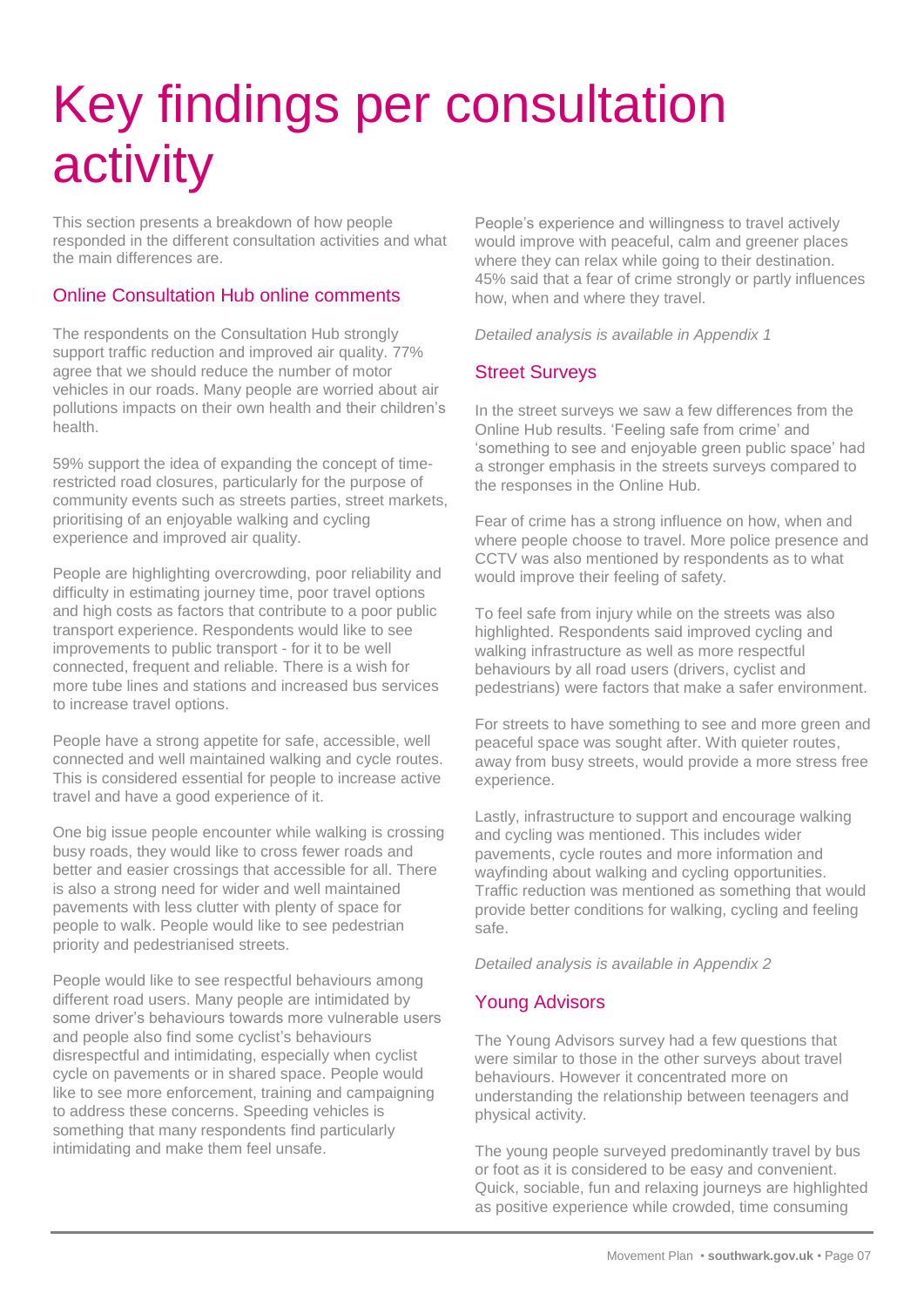and high trafficked journeys make for a negative travel experience.

They tend to behave differently when travelling with friends as opposed with parents/carers. They are quieter and calmer with family and tend to travel by car while traveling with friends is described as louder, fun and free.

The young people surveyed believed that physical inactivity is due to many pressures on young people's time. Technology, games and social media was most frequently mentioned as a distraction keeping them from being more active. Laziness was raised as factor as well as school taking more time and being stressful.

To increase physical activity a need for more activities that are social and fun was expressed. These could include free activities and sports opportunities. More Youth Clubs was specifically mentioned as something that would encourage young people to get active.

To improve journey experience the priority was to improve the bus experience, for the buses to be cleaner and to run a more frequent service. Second most mentioned aspect was traffic reduction. And thirdly, cleaner streets and transport in general.

*Detailed analysis is available in Appendix 3*





#### Over 65s workshops

The main challenges and opportunities around travelling independently and actively discussed at the over 65s workshops were:

**Active travel:** Cluttered and poorly maintained and cleaned pavements make it difficult to use and especially to wheelchair users. People can find it uncomfortable to share paths with cyclists because of their speeds and behaviours.

**Public Transport:** Poor accessibility in stations and bus drivers not giving enough time to sit down or get off the bus are considered key issues. It can be challenging to understand bus disruptions and changes due to the reliance on technology for providing information.

*Detailed report is available in Appendix 4*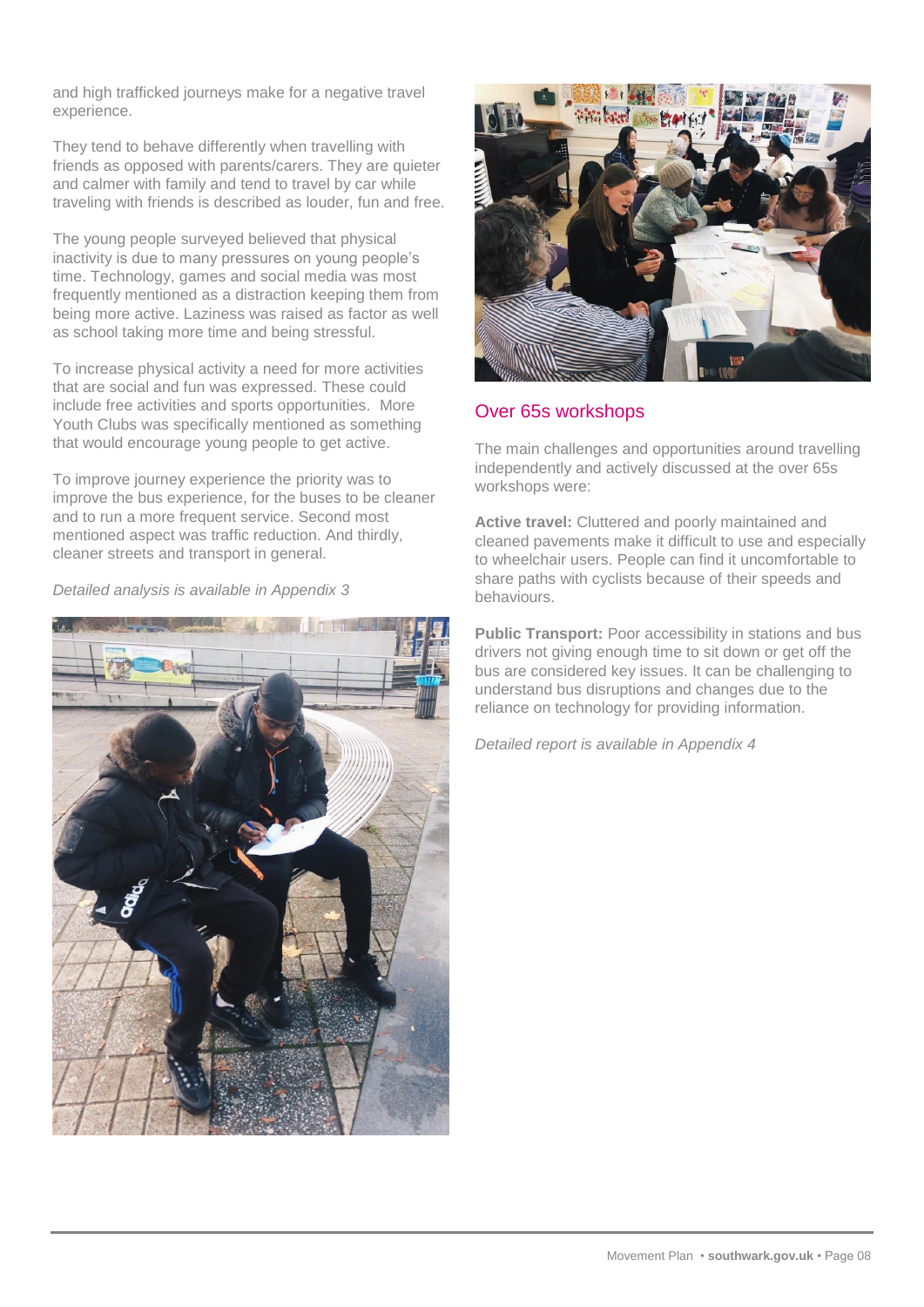#### Stakeholder submissions

We received eight responses from our stakeholders. The key themes repeated across different stakeholders responses include:

- The need for traffic and speed reduction, especially suggested in the form of implementation of Low Traffic Neighbourhoods, new Liveable Neighbourhoods bids and a preference for long term road closures measures such as filtered permeability. This includes delivery time and location management and new sustainable ways of delivering goods.
- The need for safe, accessible, green and well maintained walking and cycling routes away from traffic. Wider and uncluttered pavements, segregated cycle lanes and safer crossings. Improved and well maintained street lighting is also important. The importance of the Low Line was often highlighted.
- The need to reduce on street parking, implementing emission based charges and borough wide extension of controlled parking zones, with increasing charges. There is an appetite for different uses of kerbside space (including parklets) for non-car users.
- Improve air quality is seen as a priority which is linked with traffic reduction and low exposure green walking and cycling routes.
- Accessible public transport is essential for equality.

*Detailed summary is available in Appendix 5*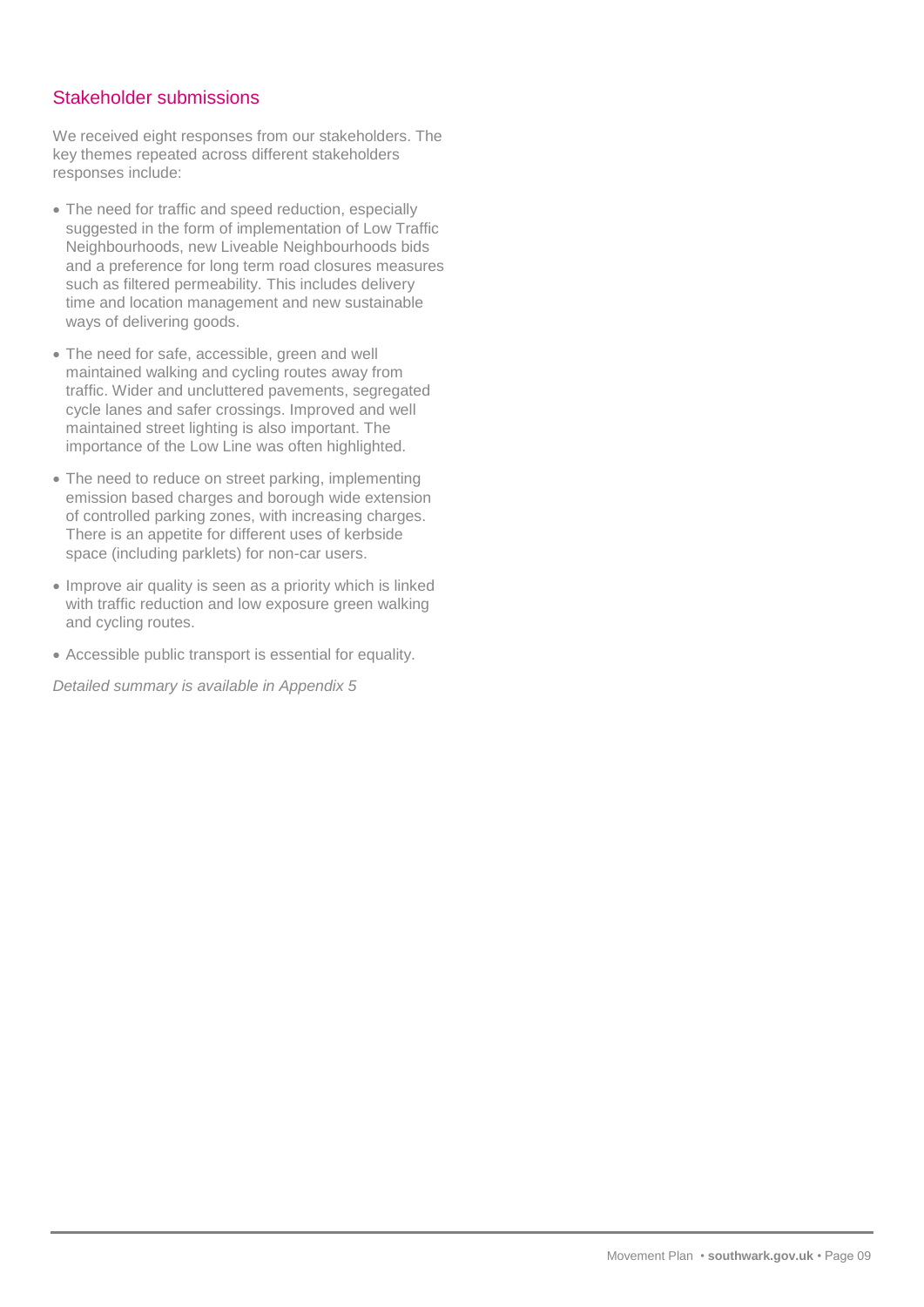# List of appendices

- Appendix 1 Consultation Hub Analysis
- Appendix 2 Street Surveys Analysis
- Appendix 3 Young Advisors Analysis
- Appendix 4 Over 65s Workshop Report
- Appendix 5 Stakeholder Responses Detailed Summary
- Appendix 6 Surveys Questionnaires